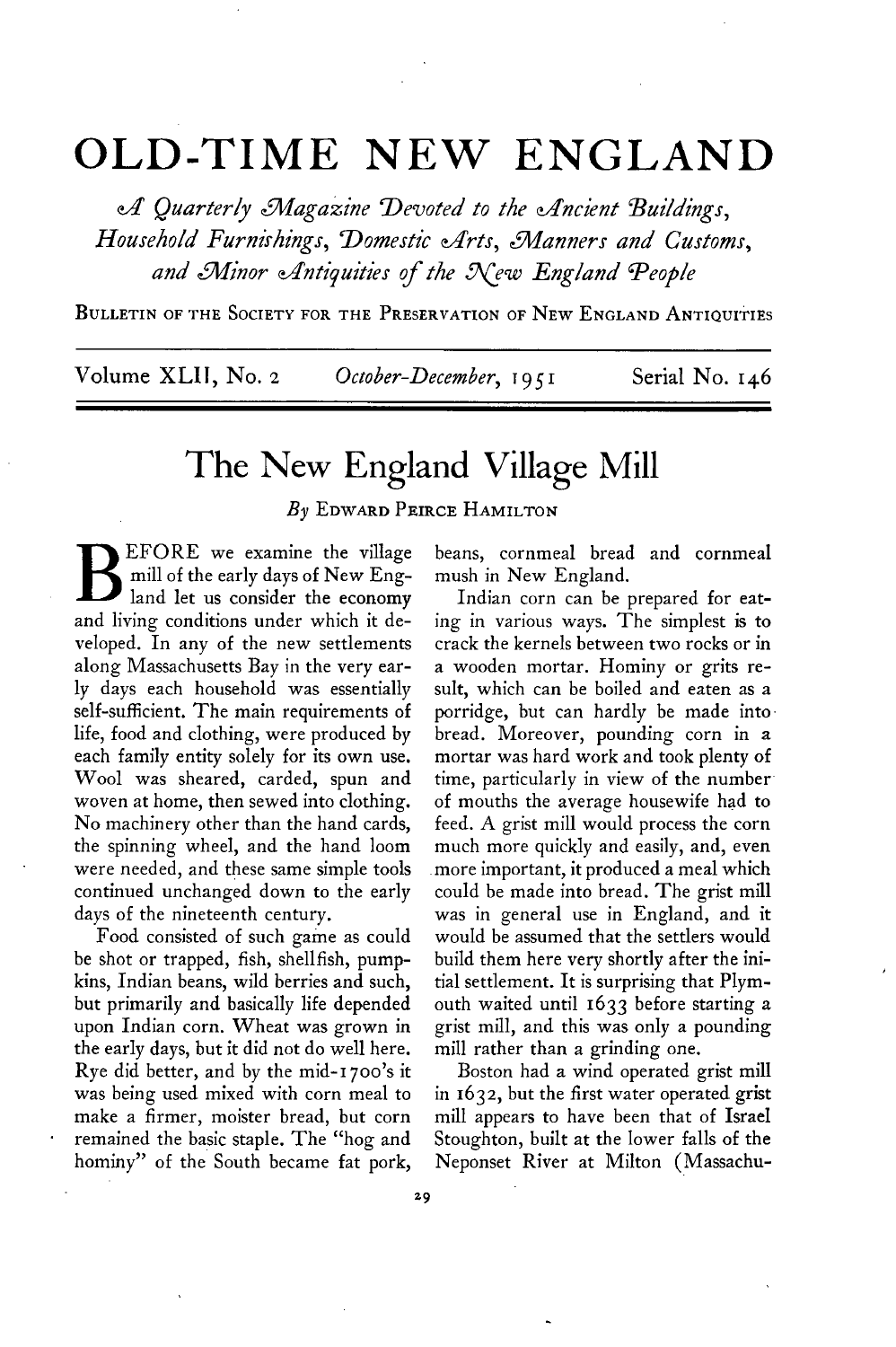**setts) in I 634. Another was built at Watertown at very nearly the same time. From this date on grist mills came into rapid use throughout the settled areas.** 

**A new settlement in order to be selfsufficient required three necessities: a minister, .a blacksmith, and a grist mill.**  Perhaps some of the settlers would have **been happier without the first, but all would have agreed that the last two were essential to the success of the community. We can find many cases of special inducements offered to millers by new settlements, free land, tax exemption for a period of years, and labor to help build the dam and mill.** 

**Water power was the most desired method of running a mill, and many villages developed around a favorable power site. Milton was an excellent example. Here, falling into navigable tidewater, was a river large enough for ample power and easy of access by boat from Boston. Stoughton's mill was built in the wilderness, some four miles either way from the nearest settlements at Braintree and at Boston, but it formed the nucleus of a new settlement which early became one of the industrial centers of the Bay Colony.** 

**If a waterfall were not available, but there were tidal flats draining out through a suitable creek, a tide mill could often be built. This was a water mill in all its essentials, but was able to operate only over certain periods of the tide. As a last resource there was the wind mill, common on Cape Cod, in Rhode Island, and on Long Island, but the water mill usually was cheaper to build and certainly was less bother to operate.** 

**A surprisingly small brook would run . . a grist mill. Grinding was apt to be a seasonal business, and little would be done in summer when the water was low. A millpond would hold the night flow of the** 

**brook, and allow it to be used during the day, thus effectively doubling the use of the current. There is a story that down Scituate way a miller had two mills on the same brook. He first would grind at the upper mill until he had used up his water. Then he would run down to the lower mill where the pond had caught the discharge from above. When the lower pond was emptied, the upper one was well on the way to being full again. Such expedients as this, plus the higher stream**  flow of those days,<sup>1</sup> allowed what today **is a very small brook to run a mill.** 

**The paramount factor in the development of mills in New England was the ever-present shortage of labor. There was so much to do and so littIe time to do it in. Another winter was always just around the corner. Our local civilization took shape under this continual labor shortage which has ever since been reflected in our economic life. We never do by hand what can be done by machinery. This was not so in the South until relatively recent times, slave labor producing a different form of life. This labor shortage of the Northern Colonies was a new condition. It did not exist in England where hand methods continued until a much later date. As late as 1767 an English mob destroyed a saw mill, fearing that men would be thrown out of work. At a still later period early textile machinery was destroyed for the same reason. In the 1890's logs were still being sawed by hand by two men with a pit-**

**l The felling of forests and clearing of fields seriouslv reduces the stream flow. The**  rainfall remains the same, and the resulting **runoff from the watershed totals nearly what it did before. Instead of being absorbed by the natural vegetation and the porous leaf and twig mold, and held as in a great sponge from which it slowly seeped out into the rivulets and brooks, the rain strikes relatively bare ground and runs off at once, making the condition even worse by the resulting erosion.**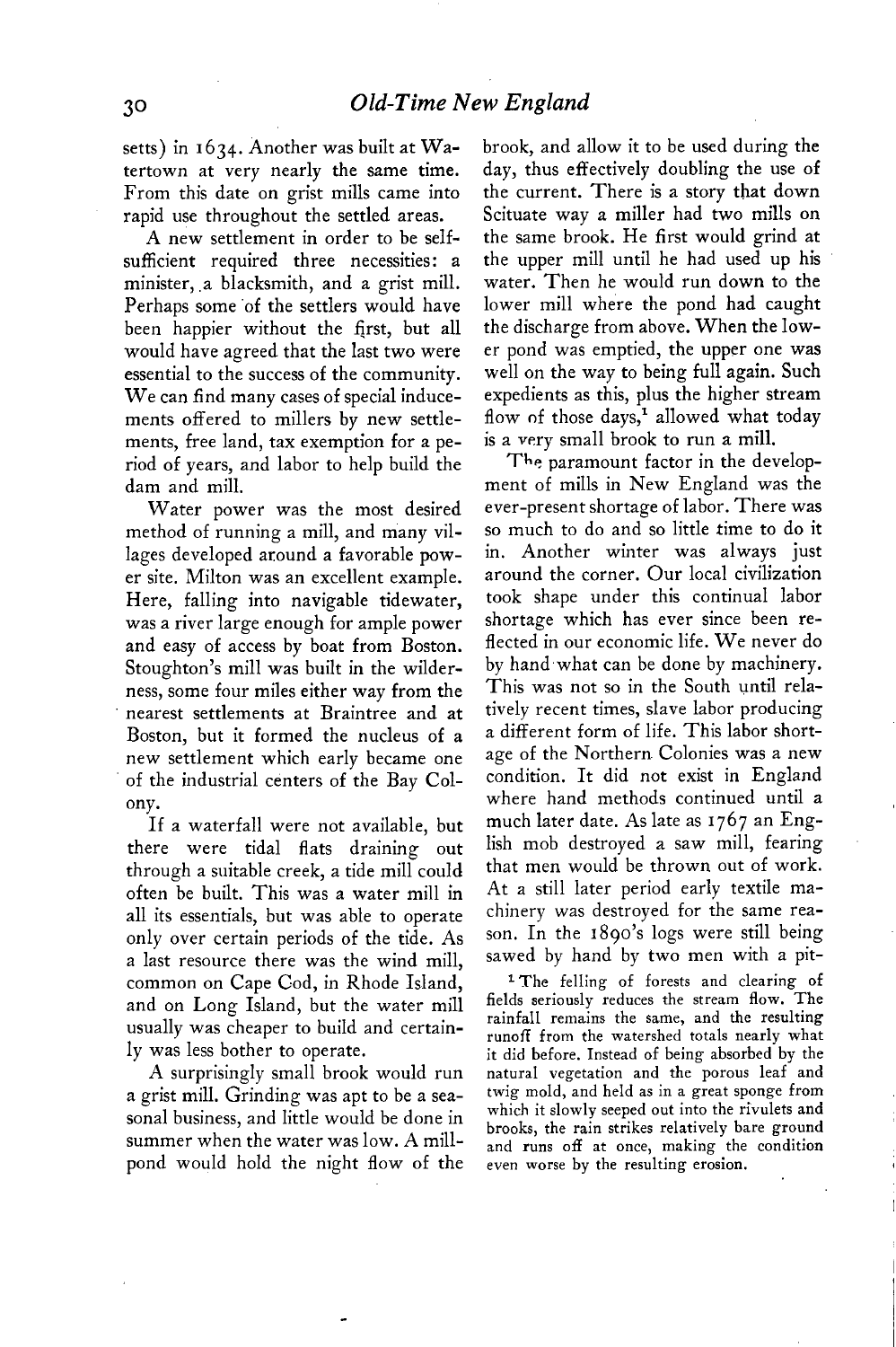**saw' in some places in England, a method which, except for special shipyard work, was abandoned in New England in the very early days of the colony.** 

**The saw mill met a constantly growing need. Two good men with a pitsaw might get out about sixteen average boards in a day, but a simple saw mill,**  **England of the Puritan emigration the saw mill seems to have been nonexistent, yet it appears over here in use in the very early days. Weeden says that the first New England saw mill was built at Portsmouth in 1631, and that a number of Danes were employed there. This may be a hint that some immigrant Danish mill-**



**SAW MILL, NEAR POLAND SPRINGS, MAINE** 

**run by a man and a boy, could produce about five times as many. Here was a very great saving of labor in the production of an essential commodity.** 

**In I 555 Bishop Ely, the English ambassador to Rome, examined a water driven saw at Lyons, and such mills are also reported to have existed in Norway at that time. Ramelli published a drawing in 1588 of a saw mill basically identical with an American one of 1800. In the** 

**2A pitsaw is about 5 or 6 feet long, with a cross bar handle at each end. A long, narrow pit is dug some 7 feet deep, and the log to be sawed is suspended over it on cross bars. One man stands on top of the log, the other works at the lower end of the saw while standing in the pit.** 

**wright established the art in. this country.** 

**A large lumber business quickly appeared along the New Hampshire and Maine coasts. The logical development was to build mills at the falls near the head of navigation, and to ship the finished boards to market by water. Thus the major lumber trade early grew into the form of which we can still see the last lingering remnants. Just a few days ago ( I 95 I ) I saw a small Nova Scotia motor ship unloading boards near the head of navigation on the Neponset River. Until just before the last war little lumber schooners used to unload there, but I fear they are gone forever. Thus developed the lumber business that served**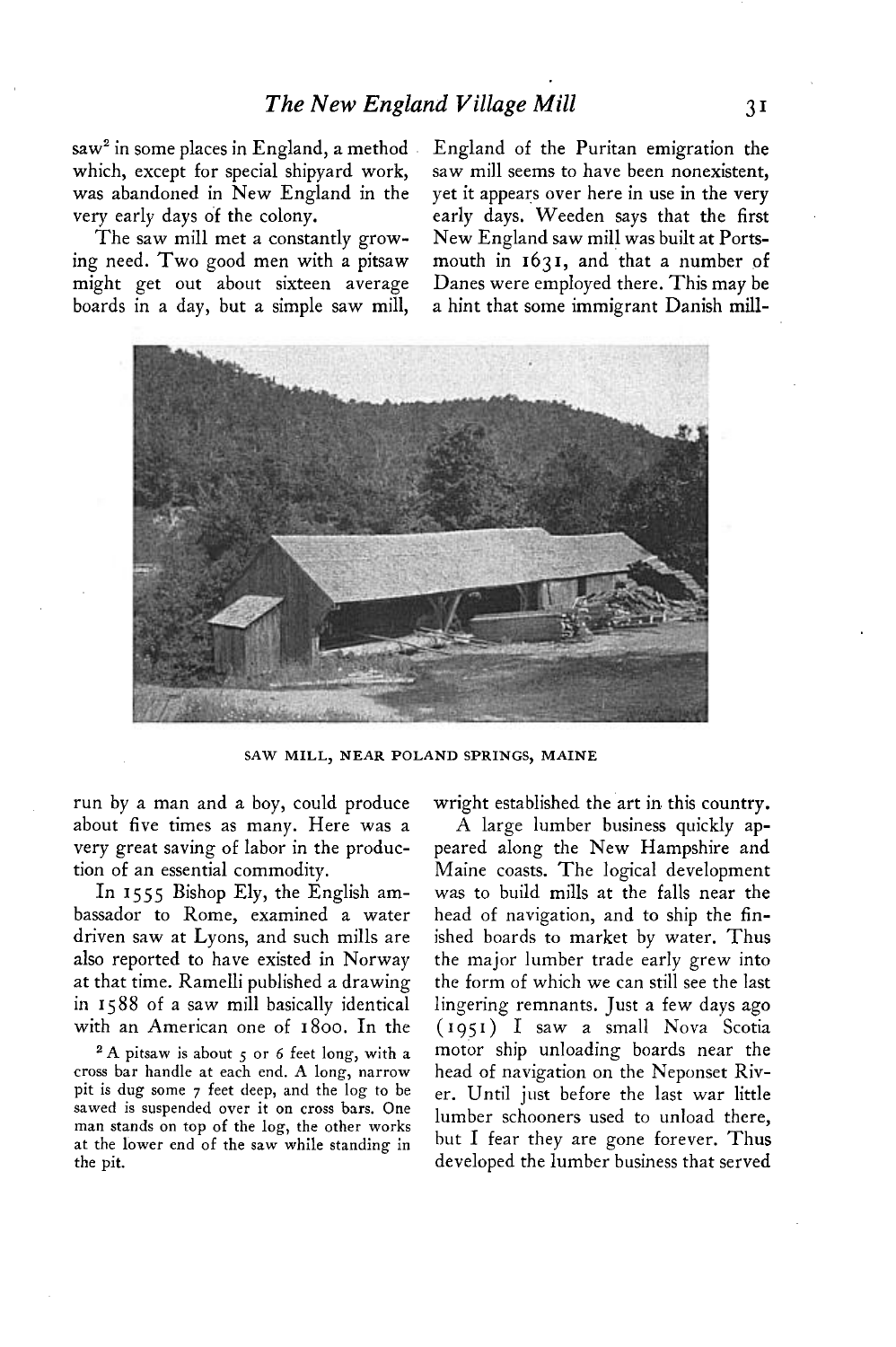**the Tidewater, but it was of no help to the back country, where little mills were built to meet the local needs. Where there was a good stand of timber near the coast it paid to set up a mill and saw for the local market and perhaps for export.** 

**At this point it might pay to stress one factor which was of great importance in determining mill location, both for grist and saw mills. This was the\_ question of transportation. In the earliest days this was by water. Footpaths and trails suitable for pack animals followed, but roads suitable for wheeled vehicles were long in coming, except for a few major through routes that had come into being by the early 1700's.** 

**Water transport along the shores of Massachusetts Bay and to the eastward remained of great importance, as did that on the major rivers such as the Connecticut and Merrimack. Many an inland town, however, had neither river nor road; circulation was difficult and transportation of bulky articles impossible. Under such conditions it would often pay-to establish a mill to serve only a small area within a town, with other grist mills operating in relatively nearby areas. Corn could be carried to the grist mill in a sack over one's shoulder, or on a pack horse, but timber or sawed lumber required at least a sledge or sleigh, and some sort of cleared road. As the road net improved the need for so many mills vanished and the one or two more efficient or convenient ones were those that survived in each town.** 

**Eventually the railroad brought flour from mid-western mills, and the local grist mill to a great extent disappeared. In recent times the portable saw mill has taken the mill to the timber and spelled, in most cases, the death of the little local saw mill, unless it enjoyed a particularly favorable location. The abandoned mill**  **sites of New England are legion.** 

**In 1793 a census reported 90 saw mills in Worcester County, Massachusetts, eleven of which were in Hubbardstown. This was probably a greater concentration than existed in most counties, but every town that had the necessary water power had at least one mill. In 1810 the two counties of Berkshire and Hampshire had 150 saw mills.** 

**It is of interest in passing to note that the first saw mill in Canada is said to have been built about 1706 by a Lancaster man who had been "captivated" by the Indians.** 

**These two mills, the grist and the saw, were the usual mills in use everywhere. There were other kinds, but they were more specialized and usually appeared only in special centers or regions. The fulling mill, however, was quite common. It took the homespun cloth as it came from the loom and. pounded and kneaded it with power driven wooden**  mallets in a specially shaped wooden tub. **This compacted the cloth and felted the fibers, resulting in a more finished product. It also shrank it considerably in size, sometimes as much as one-half. While the fulling operation could be done without machinery,3 a power driven fulling mill was more effective and economical of labor. These mills were in common use in England and had existed there as early as A.D. I I I 7. Other operations which normally took place at the fulling mill consisted of scouring and cleaning with fuller's earth. (How many of us knew the derivation of the name of this still most useful mineral? ) While still wet the cloth was then stretched on a tentering frame, and here we find our old friend the tenterhook, something we have all been on** 

**3 As late as I 930 homespun was fulled in**  Connemara by treading it with bare feet in a **wooden tub.**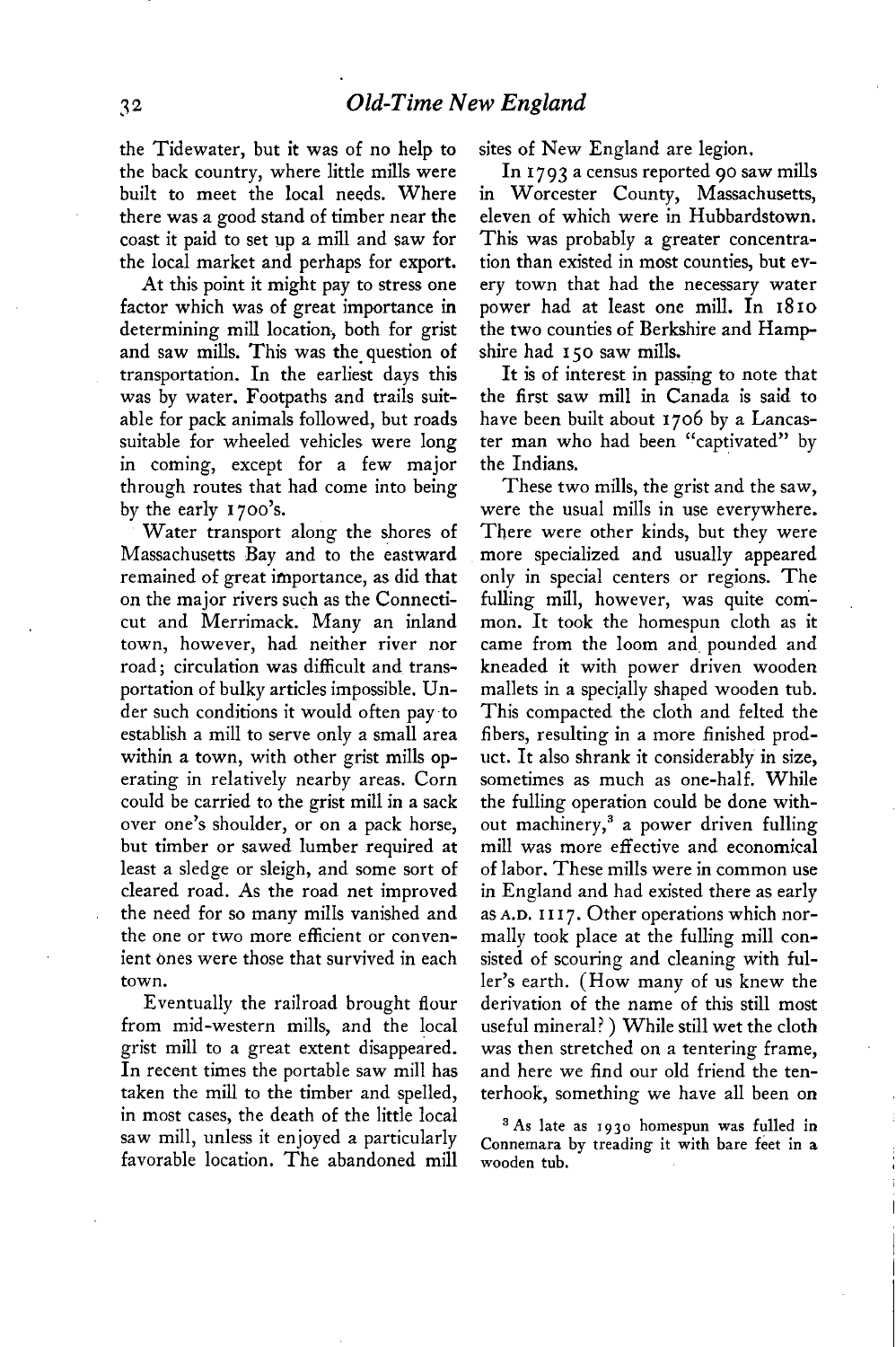**It was, and is, for I have a few in my cal details, it may be well to say a few**  pocket as I write this,<sup>4</sup> a little L-shaped words about early iron-making processes. **piece of iron, pointed on both ends, one Essentially the ore was an iron oxide. of which was driven into the wood of When heated in a charcoal fire some of the frame, the other caught and held the the carbon in the charcoal united with cloth. When the cloth had dried it might the oxygen in the ore, forming a gas and** 

**at times but never knew just what it was. Without going too deeply into technibe further finished by having its nap leaving behind the more or less pure iron.** 



**GRIST MILL, ORWELL, VERMONT** 

**raised by teazels, or some other sort of burr, and then sheared smooth with hand shears.** 

**The iron furnace and the forge were apt to be located as near as possible to where the ore was found. In Massachusetts this was usually bog iron, dug from the sides and dredged from the bottoms of ponds, particularly in the Carver, Plymouth, and Taunton country. How many Furnace Brooks and Forge Ponds are there in New England?** 

**4 They were found while prowling in dusty recesses at A. J. Wilkinson Co., Boston, itself a New England antiquity, a hardware store founded in 1842, and still having, I suspect, some of its original stock in trade.** 

**The simplest form of furnace was a bloomery, really just a large, old-fashioned blacksmith's forge with bellows. The ore was heated in a charcoal fire and, when correctly handled, turned into a pasty mass which the fire was not hot enough to liquefy. This spongy lump consisted of iron with slag permeating it. When the lump was beaten with a sledge the liquid slag was squeezed out and the remaining iron compacted and welded together into a "bloom" of finished iron. This process could be and was often done entirely by hand, but it was much easier to run the bellows by water power. Now if we add a small amount of carbon to iron we get steel, which is capable of be-**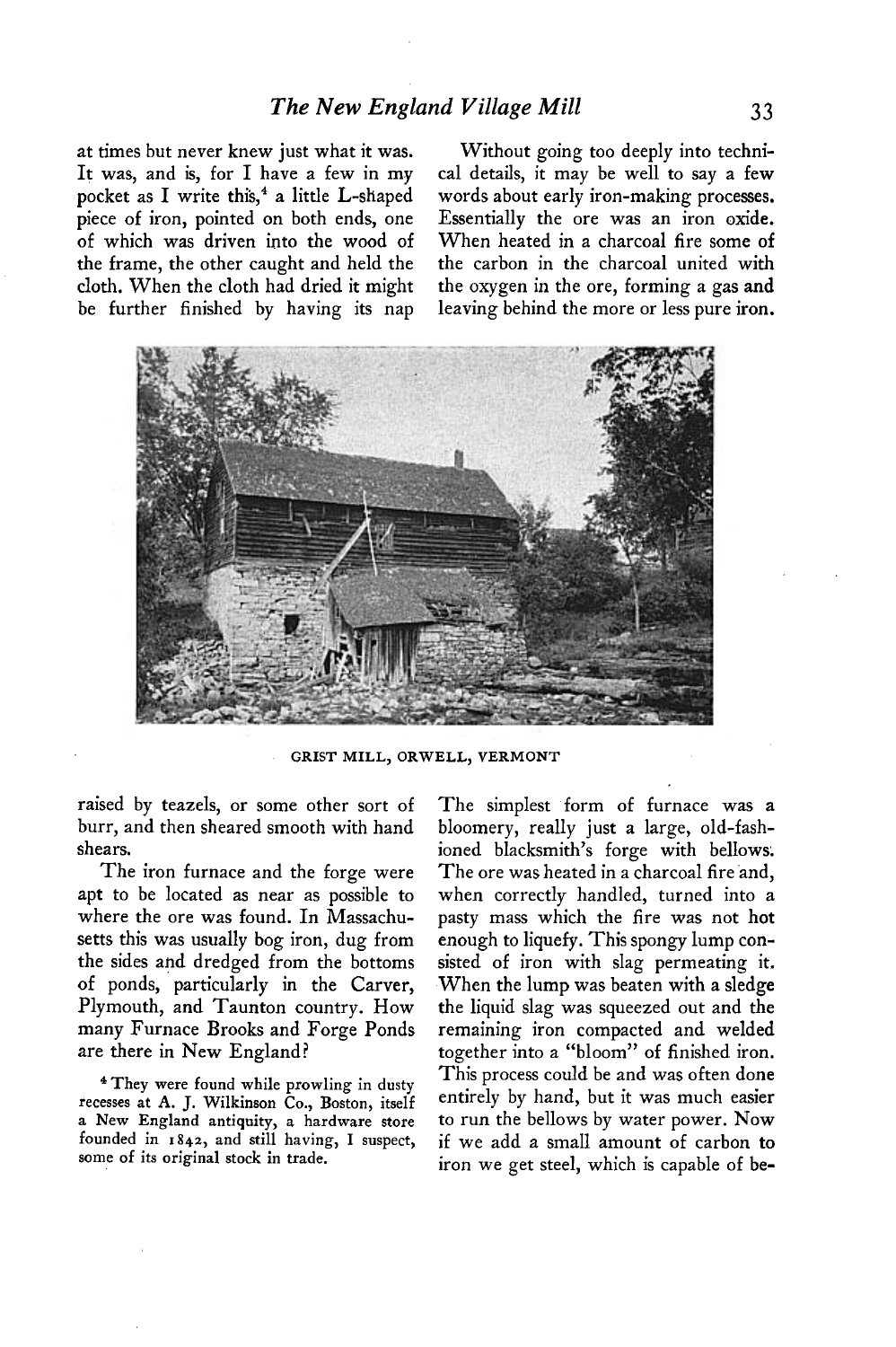**edge. If the iron ore were so heated and charge hole was unplugged and the liquid manipulated that it absorbed this addi- metal ran out into the sand moulds which tional carbon from the charcoal, a bloom awaited it, or it might run into a large of steel of a sort was produced. Great depression to form a "sow" of iron, or skill and experience was necessary to se- smaller ones to form "pigs." Once the cure the right amount of carbon and dis- blast was started it ran continuously day tribute it uniformly through the bloom. and night for many weeks unless some-**If a still further amount of carbon were thing went wrong or the fuel gave out. **taken up by the bloom it became cast Throughout this period fresh ore and iron, which melted at a relatively low charcoal was being fed in and cast iron point and could be poured into moulds to being drawn out. Here at last we have make pots, frying pans and such like. Cast found something that was exempt from iron is brittle and weaker than iron, but the Sabbath day laws and was necessarily it had many uses in the early days: can- allowed to work seven days a week, a non, andirons, firebacks and hammer most unique privilege in Puritan New heads, as well as hollow ware. England.** 

**The iron bloom normally was forged into the bar and strap iron from which the blacksmith made the multitudinous tools and implements of the day. While the forging could be done by hand, it again was easier to use a water operated trip hammer and a second little open hearth furnace was needed to reheat the bloom before reforging. The bloomery and the forge were generally, but not necessarily, together at the same site.** 

**If cast iron were desired, a blast furnace produced it much more effectively. A bloomery, in fact, really made cast iron only by accident or poor management. The blast furnace was a squat stone tower perhaps twenty feet high and hollow down to the stone hearth which .formed its bottom. Two great blacksmith's bellows forced air in through a hole at the bottom. A charcoal fire was made on the hearth and then a charge of 'ore and charcoal was loaded in at the top with the bellows puffing mightily. A second hole in the hearth was temporarily plugged with stones and clay. As the ore melted into iron and picked up the additional carbon it collected as molten cast iron in the hollow hearth. When a suf-**

**ing hardened so that it will hold a cutting ficient amount had collected the dis-**

**One more mill was used to process iron, the slitting mill. Nails were greatly in need everywhere. For certain technical reasons a trip hammer could not effectively form rods small enough for making nails. The slitting mill was really a great pair of power scissors which slit the larger bars produced by the trip hammer into small nail rods from which the nails were finished by hand.** 

**These iron mills cannot perhaps be called village mills, for they were often considerably removed from the villages because of their need for proximity to ore, water power, and ample wood for their charcoal. They were common throughout New England, however, and served a most important need in the economy of those days and so should be included in our discussion. In .1731 New England had six furnaces for casting hollow ware and nineteen bloomery forges as well as one slitting mill, this last situated in Milton.** 

**The paper mill was a village mill to the inhabitants of Milton after 1728, but in the early days such mills were very rare. Their raw material was old rags, not wood pulp, and partly for that reason**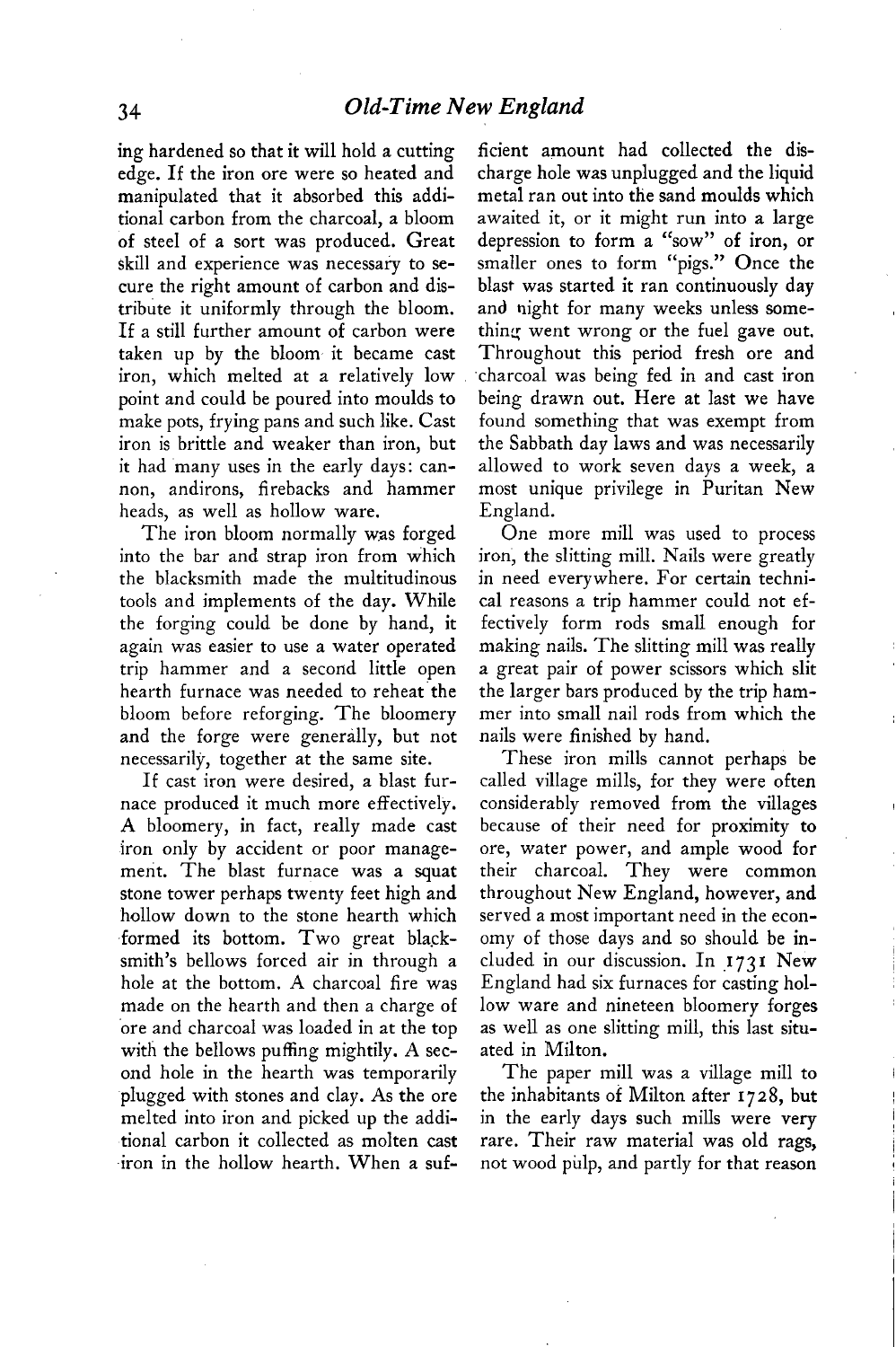**they would tend to be built in the more settled areas. Other unusual early mills were the powder mill, the snuff mill, the drug and spice mills, all essentially grinding mills and So not too different basically from the grist mill.** 

**Such were the mills of the early days of the settlement and down, perhaps, to** 

**in New London. What tradition claims is the original mill stood until recently, and probably still stands, in a park in that city. Its general appearance certainly is in keeping with that early period,** 

**An old mill is always associated with a large and picturesque waterwheel, but many a New England mill, particularly** 



**TIDE MILL, GLOUCESTER, MASSACHUSETTS** 

**I 800, when various new little mills started to appear. These were really shops of chair makers, carriage makers, hatters and such who, by moving to a water power site, were able through power driven machinery to increase their output greatly. Technically, perhaps, they were mills in villages, but really they were the first factories of the industrial revolution, and as such are outside the scope of this discussion.** 

**The early mills were probably built much like the houses of the time, simple, framed structures covered with clapboards or Sawed boards. Governor Winthrop of Connecticut in about 165 I had John Elderkin build a grist mill for him**  **in the later days, had no apparent wheel in sight and could be identified as a mill only by the canal or flume bringing the water into it. An outside wheel, particularly if of the overshot type, could be very efficient, but it had many disadvantages to balance this in a period when efficiency was usually of small importance. Such a wheel was rather expensive to build and to maintain, but the main drawback was our climate, which produced great trouble in the form of ice. In January-February, I 670, Samuel Converse of Winchester (Massachusetts) went out to chop ice off the wheel of the village grist mill. His coat caught on the wheel, which he had neglected to stop, he lost his balance and**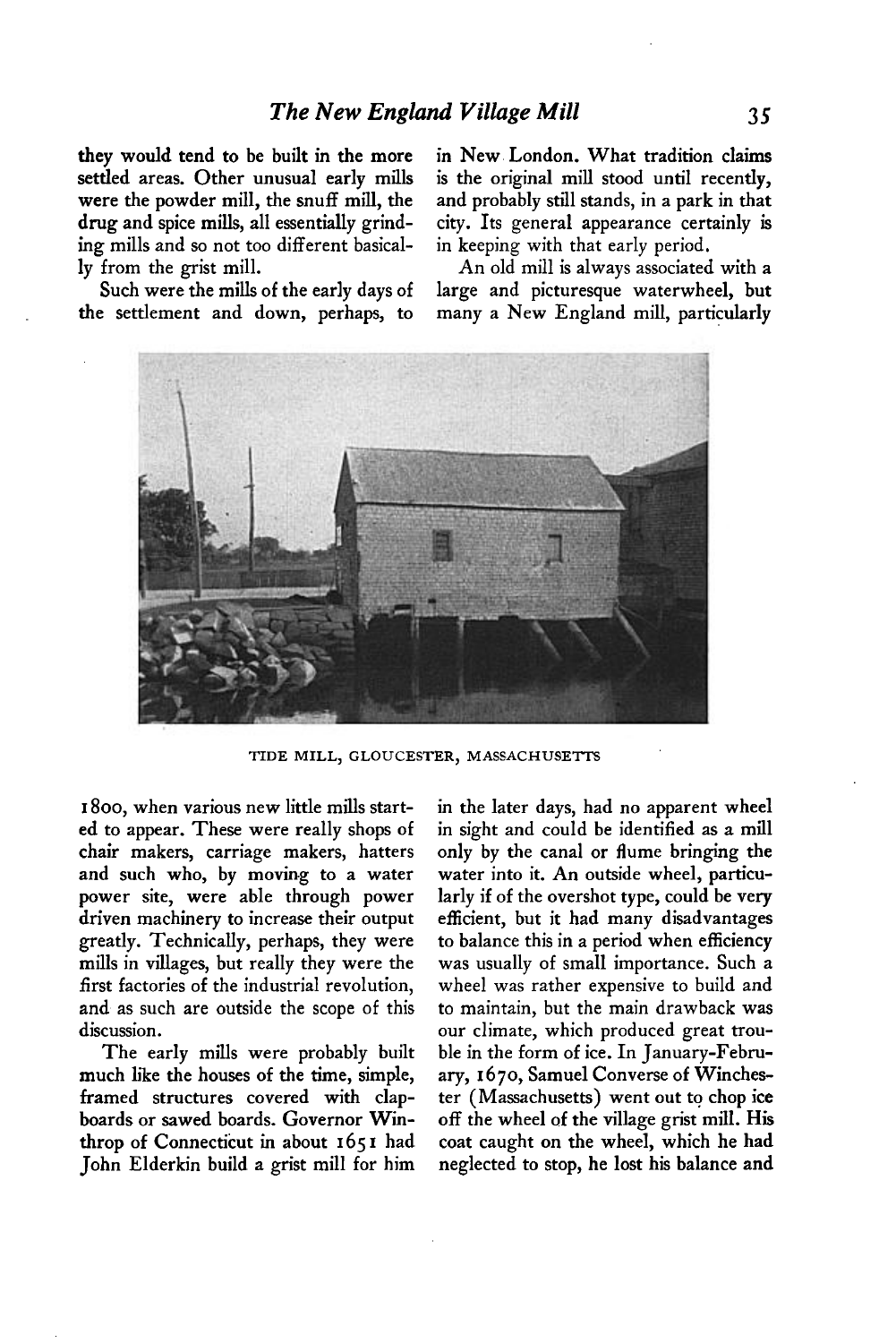**was crushed to death by the wheel. Here is probably our first record of an industrial fatality, and the first reference to the ice troubles which always plagued those who operated water mills in the northern areas.** 

**These outside wheels were relatively slow yet the millstones had to revolve quite fast, requiring cumbersome wooden gearing to build up the speed sufficiently. There existed from very early days another type of wheel, the tub wheel, and its many variants. This wheel was a very crude ancestor of the modern water turbine. It was relatively small, simple to build, was hung on a vertical shaft leading directly up to the millstone, and operated at a high enough speed to eliminate the need of gearing in most cases. Being underneath the mill, and compact, it was less subject to ice troubles. Certainly by the later period of the village mill this was the common wheel of the New England grist mill, until it was finally replaced by the early factory-made turbines. Farther south the large outside wheel continued in use.** 

The usual little grist mill had either **one or two runs, or pair, of stones. The earliest millstones were very large, of granite or some local stone, with curved furrows on their faces. Later these furrows became straight and the stone decreased in diameter. The best stones, used somewhat in the early days but in practically general use here after the early 1800's, were composite stones built up of blocks of imported French burr stones strapped together with iron hoops. The mill was very apt to have an iron corn cracker, which cracked the corn used for feed. When wheat was to be ground sieving and bolting apparatus was usually added, but it was not required for corn meal.** 

**Saw mills had one basic characteristic,** 

**they had to be long, almost twice the length of the longest log to be sawed. There was no need for much width so they were usually long, narrow sheds, boarded up on the ends and one side, but open on the side by which they were entered. The sawyer and his helpers had to be hardy when winter sawing took place. The saw was always a straight one, held in a frame which oscillated up and down. Some otherwise meticulous historical novelists refer to the "scream of the buzz saw" in their novels, but the circular saw did not come into use until well into the nineteenth century. Sometimes the saws were "ganged," two or more stretched in one frame, thus producing two or more boards each time the carriage forced the log by the saw, but this was not usual in the smaller village mills.** 

**Saw mills normally had a tub wheel to run the log carriage back after completing a cut, but a special type of wheel was used to drive the saw and to feed the carriage forward. This was a flutter wheel, a long, narrow undershot wheel, located under the center of the building. When running, the action of the water on the blades produced a fluttering noise, hence its name. Later, after the circular saw came in, an outside wheel or turbine might be installed, but the flutter wheel was the normal one used with an up and down saw. The millwright who built Ramelli's saw mill of 1588 would have been entirely at home in a New England saw mill of 1825, so little change was there until the circular saw came in.** 

**The earliest grist mills were never built of stone. The Henry Ford mill in Sudbury is an almost perfect example of what the typical New England mill was not. In the later period we find brick and stone mills. Farther south both were more common, but the cheaply built wooden struc-**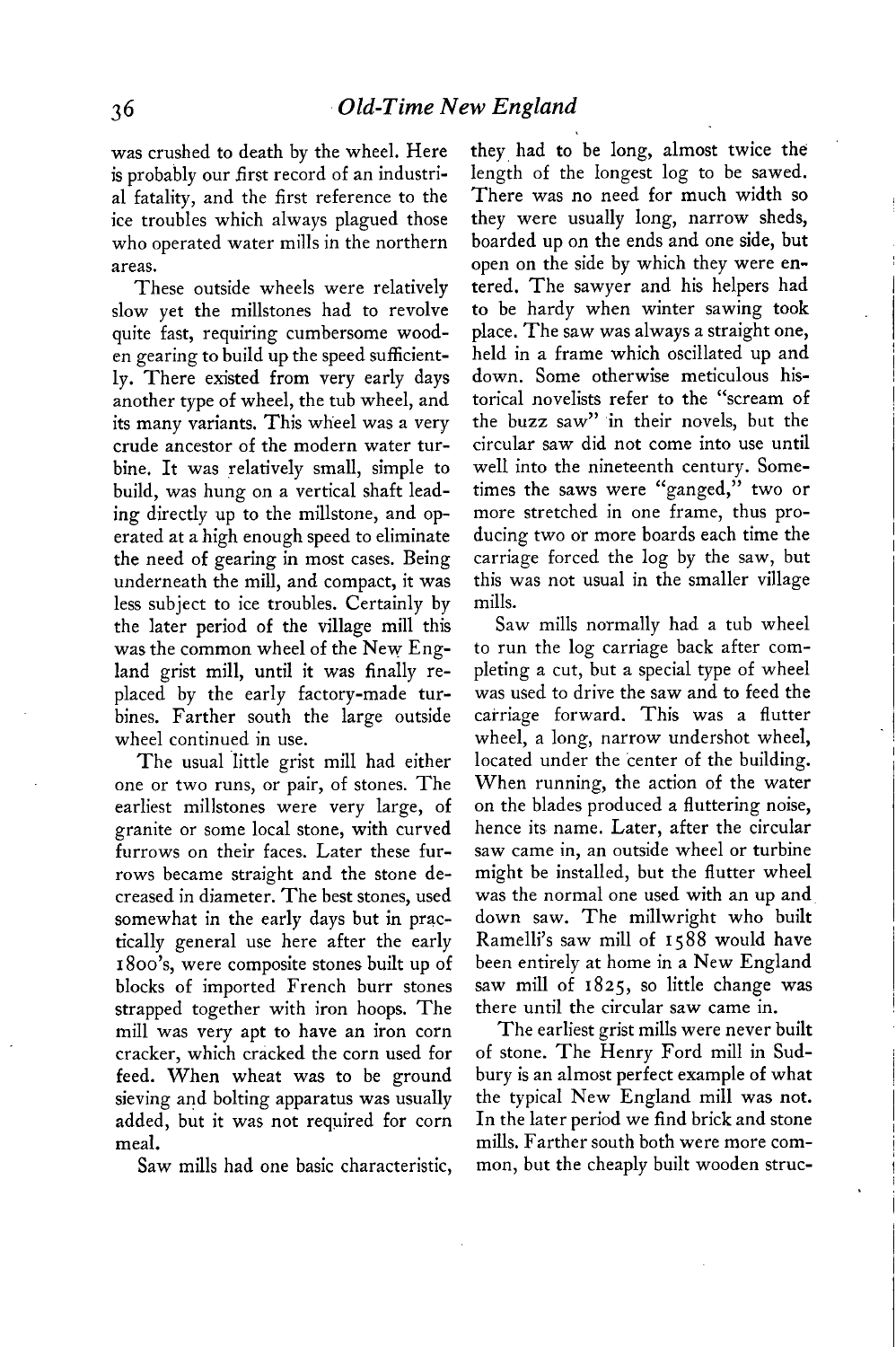**ture seems to have been what the New Englander preferred. The saw mills, to the best of my knowledge, were always of wood.** 

**There was one basic characteristic of the construction of these early mills, an absolute minimum use of iron. In a grist mill the gudgeons, or shaft bearings, were**  **forced with iron bands while the outer end, the place where your hand would grasp a crank, had a long piece of wood called the pitman' connecting it and the oscillating saw frame. This crank had to be quite strong and it was heavy, perhaps 150 to 200 pounds. It was the only piece of iron in either a grist or a saw mill that** 



**IRON FORGE, CANTON, MASSACHUSETTS** 

**of iron set into the ends of wooden shafts and strapped with iron hoops, as were the pieces which held the revolving millstone. The waterwheel and gearing were all of wood, often with some iron strap reinforcing. The corncracker, if one were installed, would be of cast iron. Beyond this only some spikes and nails would be required for the building itself. The saw mill, of course, required a steel saw and iron gudgeons and shaft hoops as in the grist mill, but it had one further and**  rather specialized piece of iron, the crank **which operated the saw. This was a heavy piece of iron shaped like the usual**  crank. The inner end was driven into old pit saw, and got all the sawdust down his **the wooden waterwheel shaft and rein- neck.** 

**was beyond the facilities of a competent local blacksmith, although gudgeons were normally of cast iron and of larger diameter than could be easily forged by the smith. The crank and perhaps some of the other iron work might have to be brought to the new mill site from a very considerable distance. For example, a saw mill built near Marietta, Ohio, in 1789 had the crank made for it in New Haven and carried west by packhorse and water transport.** 

**This use of wooden shafts and wooden** 

**5 The pit man originally was the unfortunate soul who labored at the lower end of the I I -**